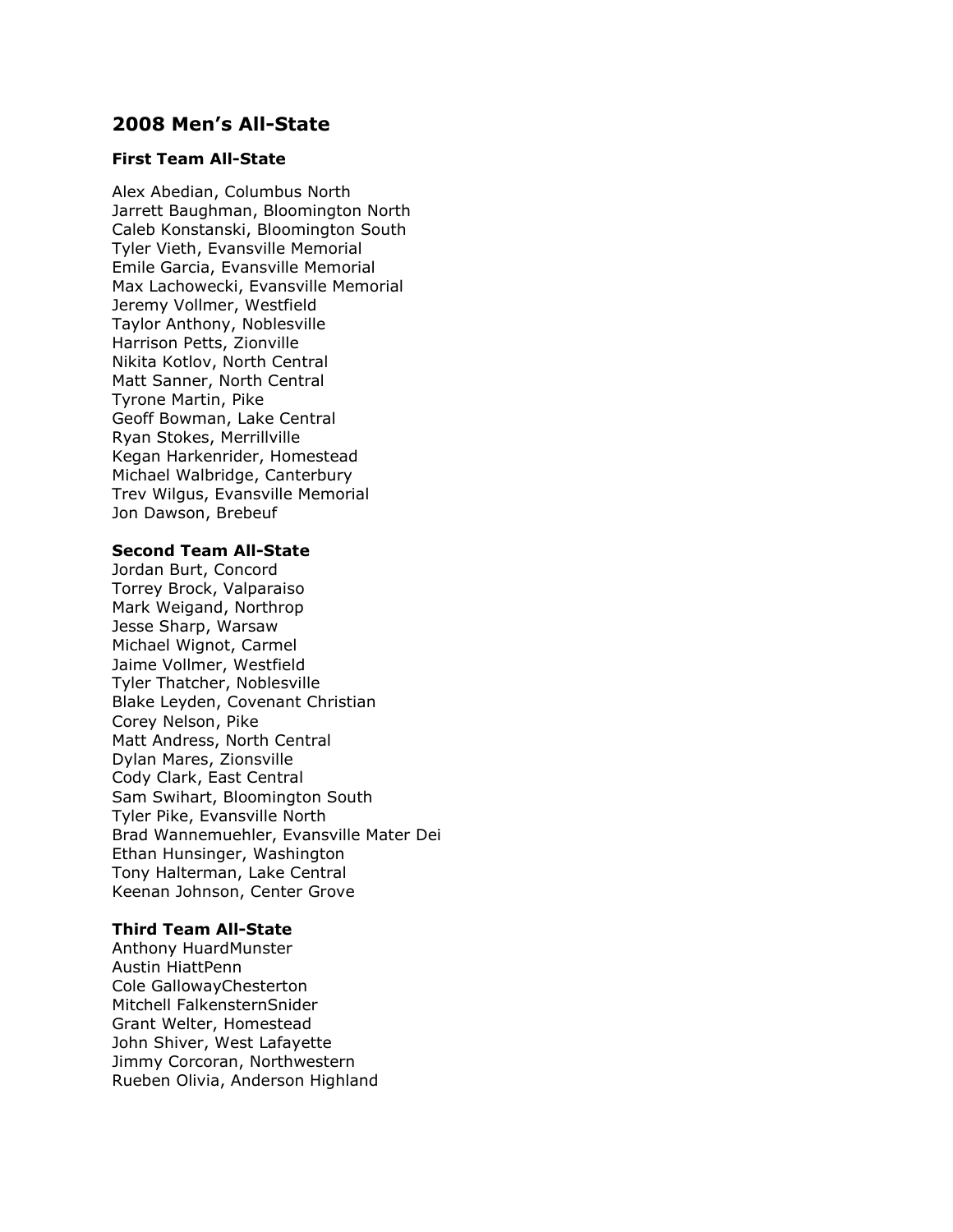Ross Kirch, Center Grove Mike Martin, Center Grove A. J. Corrado, Zionsville Greg Keyler, Roncalli Jeff Seelig, Mt. Vernon Ryan Fier, Columbus North Jeremiah Zirkelbach, Castle Lance Davis, Washington Cullen McLeod, Blackhawk Christian Mitch Sangalis, Noblesville

## **Honorable Mention All-State**

Doug Penzenik, S.B. Adams Mike Lipton, Crown Point Krste Ruiz, Munster Joey Higgins, Portage Adrian L`Esperance, Canterbury Jordan Weaver, Bethany Christian Bryce Rockwell-Ashton, Southside Brent Helton, Homestead Brett Troeger, Hamilton S.E. Zach Snyder, Carmel Jared Isenthal, Carmel Bret Davidson, Westfield Kevin Eggert, Speedway Corey Fundenberger, North Central Charles Leonhard, Lawrence Central Daniel Keller, Brebeuf Matt Schoenfeld, Cathedral Jordan Adams, Floyd Central Ian Block, Lawrenceburg Garrett Rauch, East Central Andy Caplan, Columbus North Kevin West, Castle Kyle Etienne, Heritage Hills Patrick Kalua Jr., Bloomington North Alex Jennison, Central Cody Camp, Mishwaka Marian Thane Campbell, Canterbury Joe Mills, Harrison Jon Cotton, Columbus North Matt Paul, Bloomington North

**Player of the Year** Jeremy Vollmer - Westfield **Coach of the Year** Bill Vieth - Evansville Memorial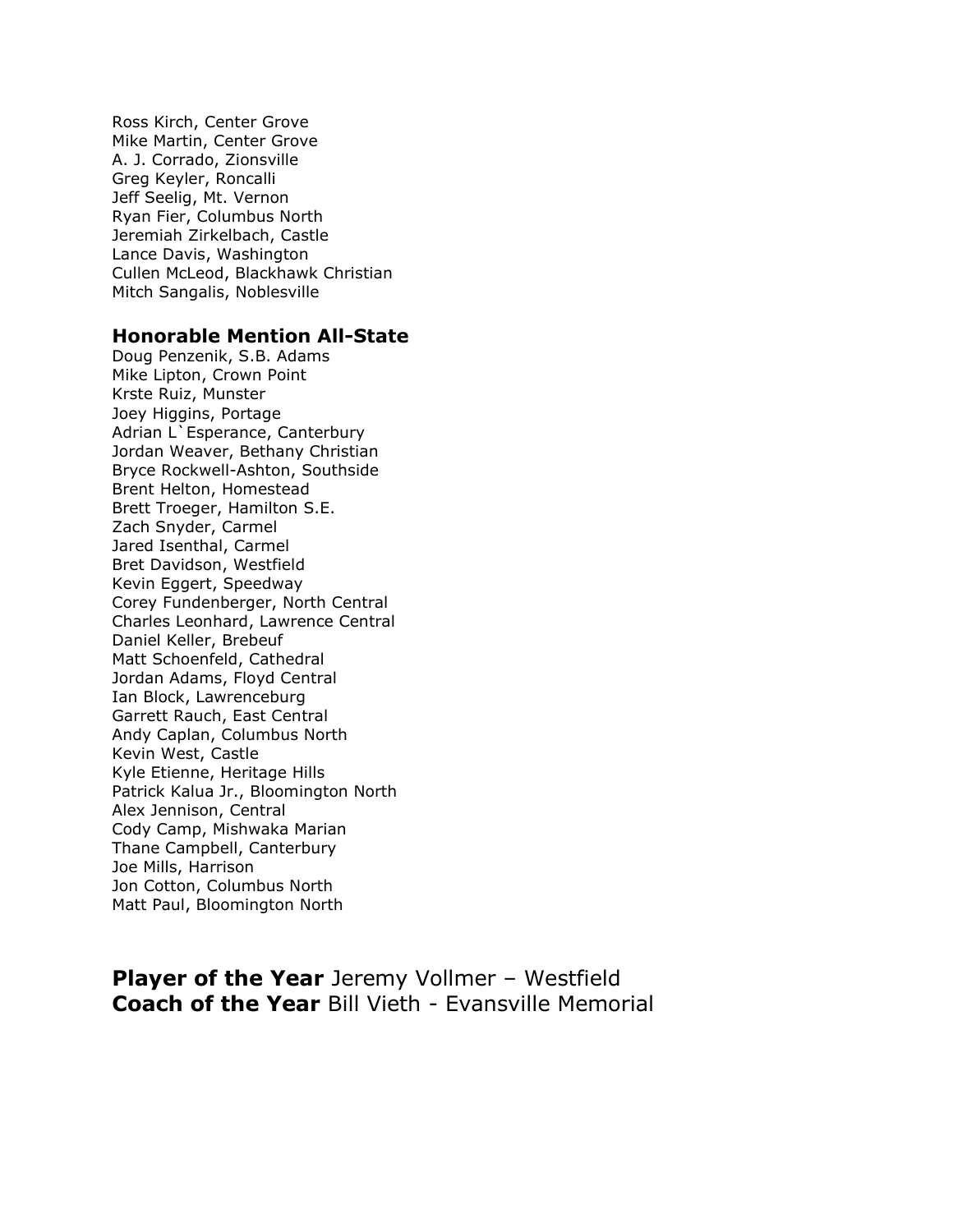# **2008 Women's All-State**

### **2009 ISCA Women's All-State First Team All-State**

**Name School Name School**

### **Second Team All-State**

**Name School Name School** Kate McCusker Chesterton Tayler Turner S.B. St. Joseph Brooke Polus Lake Central Erin Beck Canterbury Paige Goeglein Concordia Leeann Kuehn Penn Kat Hanni Carmel Carmel Chrissy Tchoula Noblesville Kristen Cooley Westfield Hanna Maher Zionsville Casey Stouder Brownsburg Kate Corr Brebeuf Jesuit Kate Sanner North Central Colleen Diemer Plainfield

# **Third Team All-State**

**Name School Name School** Jessica Gates Lake Central Jennifer Deeter S. B. Adams Morgan Hiler S.B. St. Joseph Gina Killion Bishop Dwenger Abby Paul Homestead Erin Blewitt Carmel Heather Sterling Fishers Shae Desmond Carmel Hadley Stuart Zionsville Jessica Warren Avon Mariah Whitaker Cathedral Michelle Sauer Avon Annika Jordan Columbus East Nicole Golec Evansville Bosse Jamie Speidel Columbus East Sarah Patterson Center Grove

Samantha Cook Lake Central Sammy Vercellino Crown Point Sarah Killion Bishop Dwenger Lisa Underwood Bishop Dwenger Liv Borkenstein Snider Courtney Moriarty Hamilton S. E. Jessie Craig Noblesville Allie Vandewater Noblesville Ashley Szalwinski Noblesville Adrienne Poe-Hinton Ben Davis Ciersten Burks Brebeuf Jesuit Nicole Duncan Brownsburg Jessica Gwin West Layfayette Estee Outcult Mooresville Sarah Dozier Columbus North Erin Albany Center Grove

Susan Ellsperman Evansville Memorial Olivia Robinson Evansville Memorial

Allie Reiners East Central Casey Albright Bloomington South Mackenzie Wallace Evansville Reitz Sarah Stone Evansville Memorial

Michelle Moll Evansville Harrison Sarah Sweeney Evansville Mater Dei